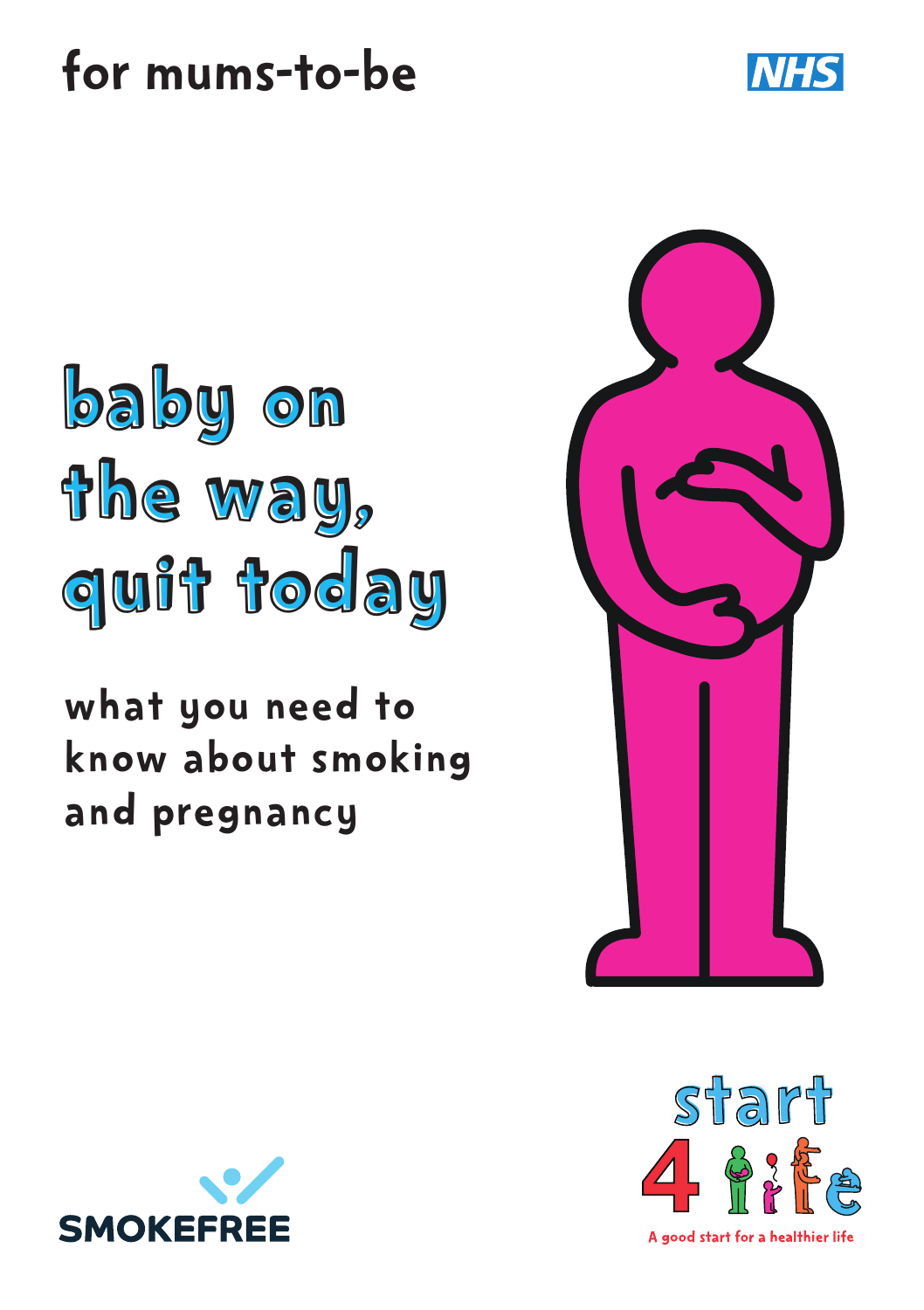## quitting smoking is the best thing you can do for your baby

We know that it can be difficult to quit smoking. But we also know that you want to give your baby the best possible start in life.

Quitting smoking is the most important thing you can do to improve your baby's health, growth and development. But there are many old wives' tales about smoking during pregnancy that actually stop mums-to-be from quitting. So we thought we should share the facts you need to know.

In this booklet you'll find answers to the most commonly asked questions. Each answer gives you the facts about smoking and your baby.

No matter what stage you're at in your pregnancy, it's never too late to stop smoking. And you're up to four times more likely to quit successfully with NHS support. Once you've read this booklet, the best thing you can do is get in touch with us. We're here to help you, your partner and your baby.



# what does smoking do to my baby?

- When you smoke, you breathe in over 4,000 chemicals from the cigarette.
- The smoke goes from your lungs into your bloodstream.

a

q

- That blood flows to your placenta and umbilical cord right into your baby's tiny body.
- This causes your baby to struggle for oxygen and their tiny heart to pump even harder.

It's difficult to imagine when you can't see your baby, but smoking when you're pregnant is like blowing smoke in your baby's face. When you smoke a cigarette the poisons from the cigarette smoke are passed on to your baby. Not only is this very distressing for your baby, but the exposure to these poisons can last up to **15 minutes** at a time. It's like putting your baby in a smoke-filled room for 15 minutes!

This happens for each and every cigarette you smoke, so cutting down on your smoking rather than quitting will still have a harmful effect on your baby's wellbeing. Your baby's tiny body is completely dependent on yours, so if you smoke throughout your pregnancy, your baby will go through nicotine withdrawal once it is born. This can make your baby stressed and irritable and it may be difficult to stop them crying. And smoking while you are pregnant increases the risks of your baby dying from cot death by at least 25%.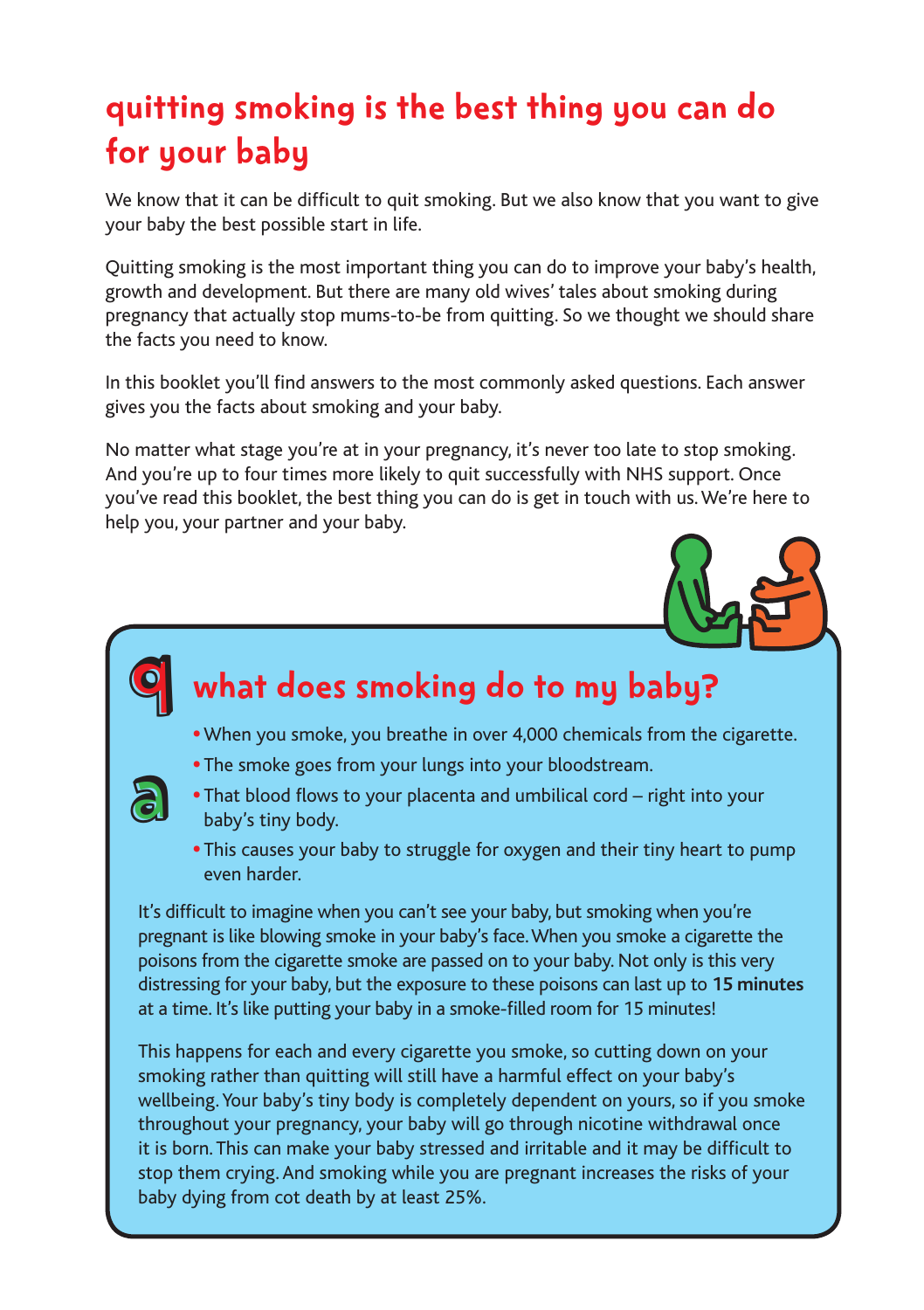

### isn't the womb like a protective bubble for my baby?



q

Your womb protects your baby from lots of things. But because your baby shares your bloodstream, it isn't protected from your cigarette smoke.

- Cigarettes contain over 4,000 chemicals, including carbon monoxide, hydrogen cyanide and arsenic.
- All those chemicals are passed on to your baby every time you smoke.
- Smoking is the main cause of low birth weight in babies, which can lead to miscarriage, premature birth, stillbirth, illness and cot death.

### how the chemicals from cigarettes get to your baby

When you smoke a cigarette, the smoke passes through your lungs into your bloodstream. That blood then moves around your body until it goes through the placenta and umbilical cord – right into your baby's tiny body. The placenta protects your baby from some things – but not from the poisons in cigarette smoke.

What makes it worse is that carbon monoxide in cigarettes also restricts the oxygen supply. So your baby gets less of the oxygen it needs to grow, and that can affect their development.

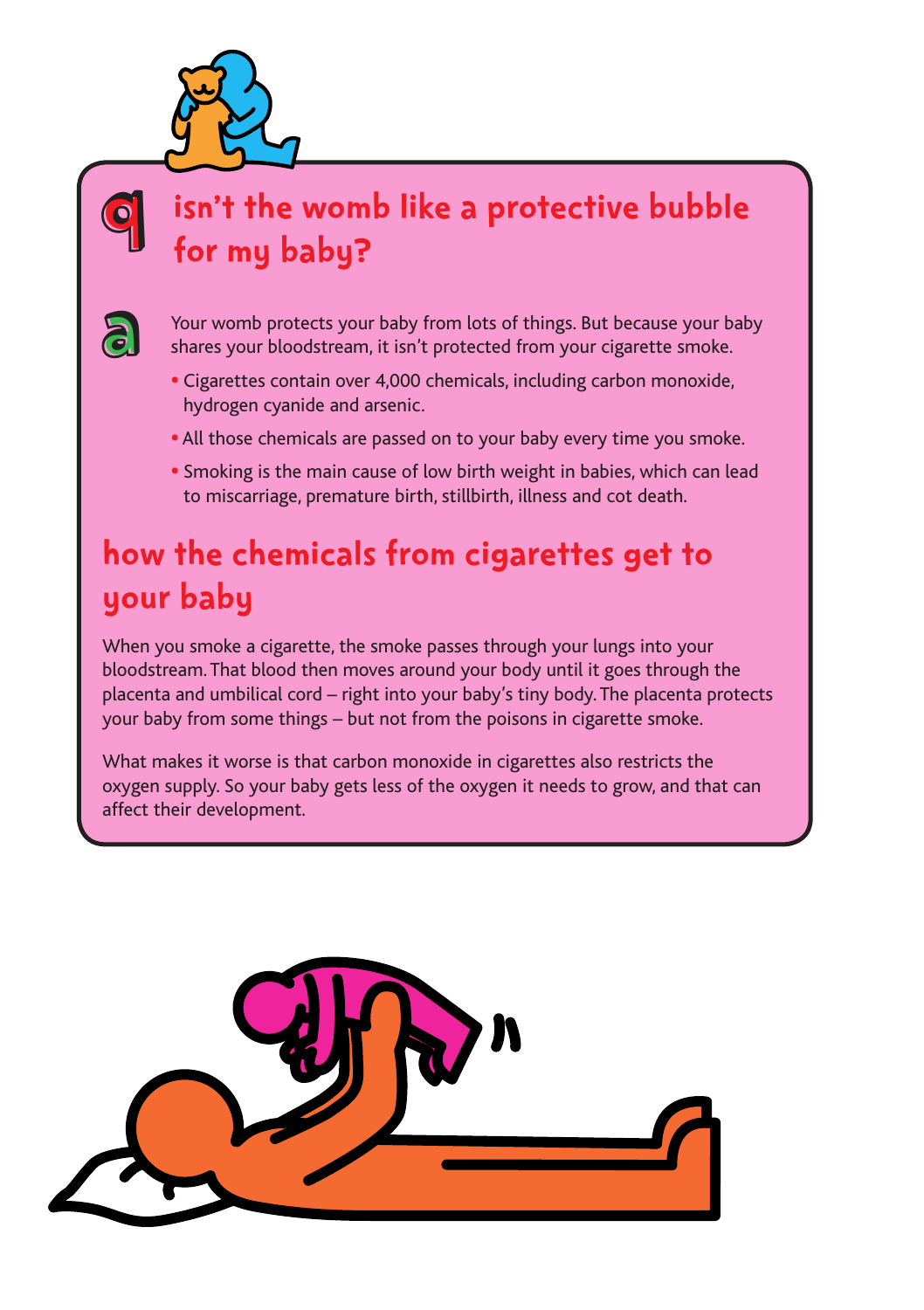when i quit, isn't the stress worse for my baby?



 $\overline{\mathbf{o}}$ 

- No. Smoking is far more damaging to your health and your baby's health than any stress that comes from quitting.
- It's the cravings between cigarettes that make you feel stressed and anxious, so when you smoke the cigarette you feel calmer. But you'll feel much less stressed once you quit and don't have cravings any more.

### stopping smoking can actually reduce your stress levels

You'll feel better and healthier when you quit. Plus you're more likely to have a healthy and natural birth, which is much better for you and your baby.

You might be feeling stressed from time to time and you might feel that smoking helps you cope. But non-smokers normally have lower stress levels. So stopping smoking while you're pregnant should bring your stress levels down.

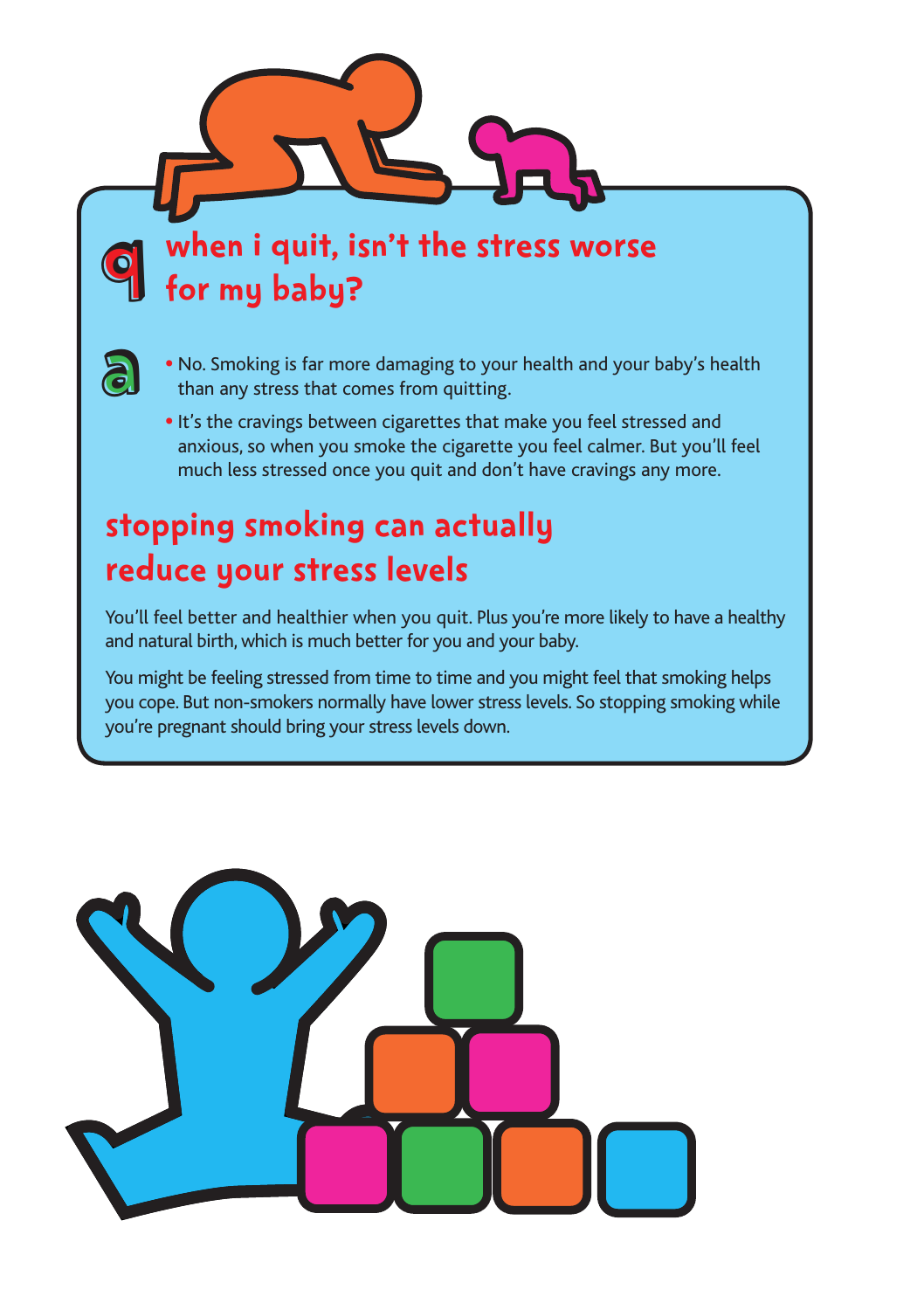

a

q

a

### i didn't know i was pregnant. is it too late to stop smoking?

- . It's never too late for you to stop smoking.
- Once you stop smoking, you and your baby will benefit immediately and the oxygen supply will quickly return to normal.
- Even if you've smoked during the first few months of your pregnancy, you should quit now as smoking has a particularly harmful effect on your baby's growth and development.
- And if you quit by the 15th week of your pregnancy, the risk of your baby being born prematurely or having a low birth weight is the same as that of a non-smoker.

#### why it's never too late to stop smoking

The simple fact is that it's never too late to stop smoking.

Because the carbon monoxide in cigarettes restricts your baby's oxygen supply, every time you smoke it makes your baby's tiny heart beat harder. So once you stop smoking, you and your baby will feel the difference immediately.

If you smoke in the last five months of pregnancy it's even more harmful to your baby's growth and health. So it's still worth stopping even if you've smoked at the start of your pregnancy.

### my mum smoked and i'm fine. what's the problem?

• Smoking affects babies in different ways, so just because you're fine it doesn't mean you baby will be.

#### why you should quit

Every year we learn more about the health risks of smoking in pregnancy. When our mums were pregnant, we knew a lot less about the risks. We now know much more about how smoking while you are pregnant damages your baby and affects their health, even after they are born. Smoking while you are pregnant can lead to miscarriage, premature birth, stillbirth, illness and cot death, so stopping smoking is the most important thing you can do to improve your baby's health.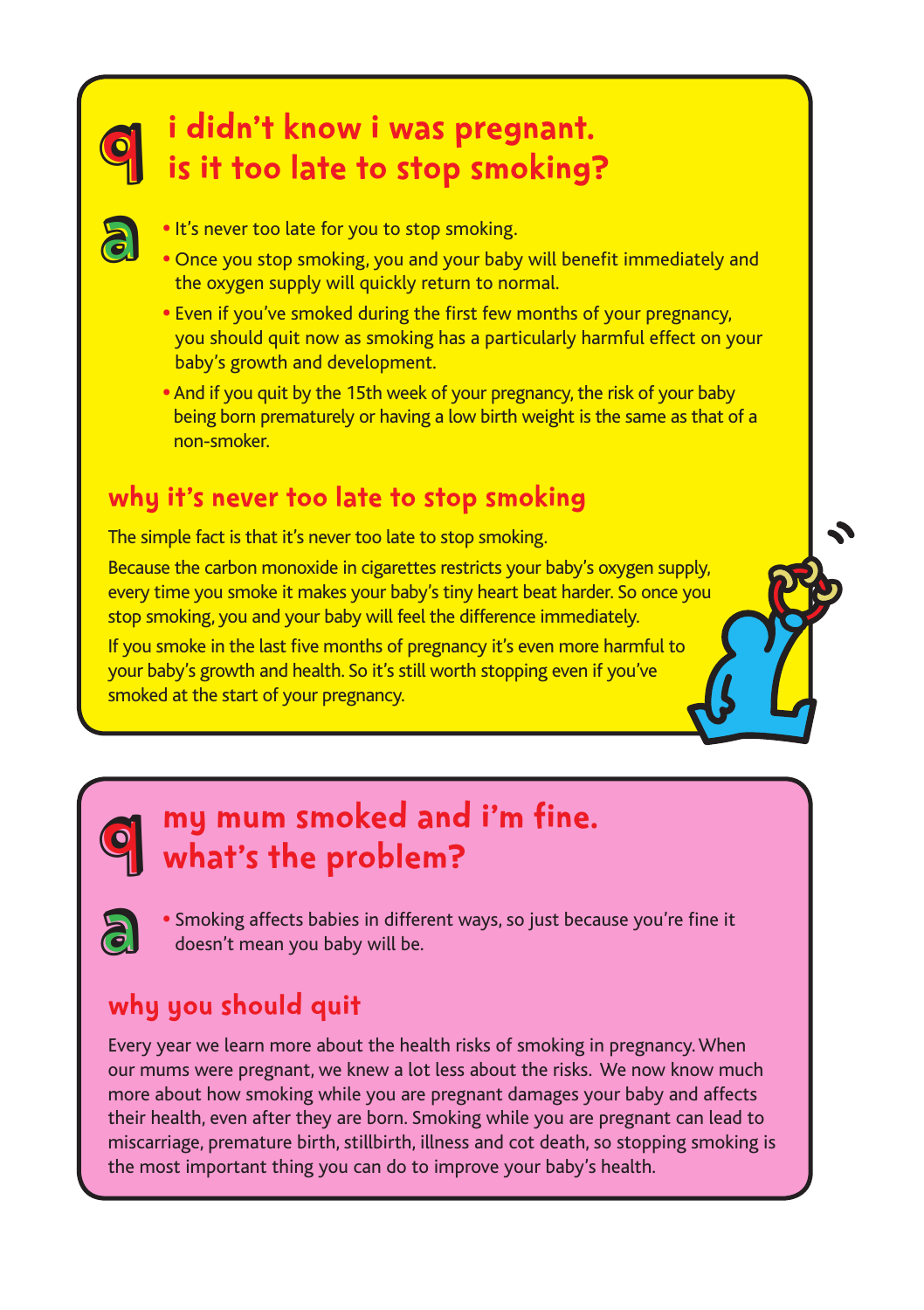



### my partner smokes, should they quit too?



- Yes, they should. Regular exposure to secondhand smoke increases the risk of you having a miscarriage.
- If your partner smokes, you could find it much more difficult to quit successfully yourself.
- The children of smokers are three times more likely to grow up to be smokers themselves.

#### how your partner's smoke can harm your baby

If your partner smokes it not only affects his health, but your health and your baby's health too.

You are more likely to suffer a miscarriage if your baby is regularly exposed to secondhand smoke during pregnancy.

There's also a bigger risk of premature birth, stillbirth, low birthweight, birth defects and problems that could affect your child for much longer – like allergies, asthma, wheezing, attention deficit disorder and even cot death.

We know you'd never want your baby to smoke. But the children of smokers are three times more likely to grow up to be smokers themselves. This means they could be three times more likely to develop a serious illness, disability, or die a premature death from smoking.

For more information on the free NHS support available to help your partner quit, visit **www.smokefree.nhs.uk**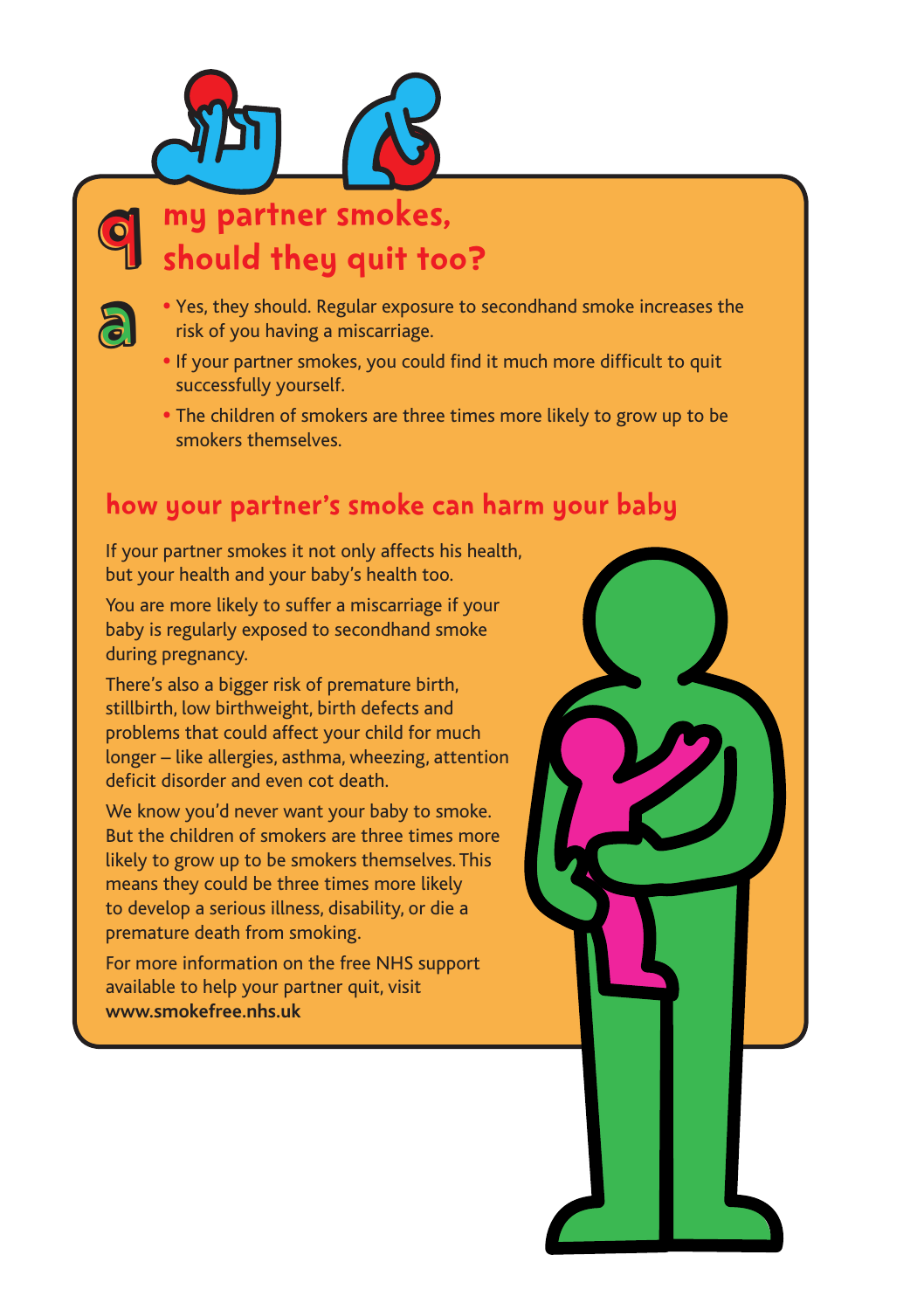

## will a low birth weight baby make giving birth easier?



- No. A low birth weight does not lead to an easier birth.
- It also adds to the risks of stillbirth and results in your baby being weaker and more susceptible to disease.

#### how a low birth weight can harm your baby

Not only does a low birth weight not make the birth any easier, it actually increases the risk of harm to your baby.

Some people say that they want to carry on smoking so that they will have a smaller baby and an easier birth. It's true that continuing to smoke will make your baby smaller because it will have been starved of oxygen. But this doesn't mean that giving birth will be any easier.

A low birth weight adds to the risks of stillbirth, and makes your baby weaker and at greater risk of disease, with a higher risk of hearing loss, learning difficulties and sight problems, as well as cerebral palsy.



### can i use nicotine replacement therapy while i'm pregnant?



- Ideally you should try to stop without using nicotine replacement therapy (NRT), but if you're finding it difficult there are several options which are safe to use in pregnancy.
- Remember, you're up to four times more likely to stop smoking successfully with NHS support.

### how nicotine replacement therapy can help you quit successfully

If it's going to help you quit, using NRT is a much better option than continuing smoking. The nicotine used in NRT is less harmful than the chemicals and poisons in cigarettes.

NRT for pregnant women is available in six forms: patches, gum, an inhalator, nasal spray, lozenges or microtabs. Don't worry if that sounds complicated. You can get advice and guidance on NRT from your midwife, health visitor, GP, pharmacist or a pregnancy stop smoking specialist.

And before using NRT you must have that conversation with an adviser. Only the experts can tell you exactly what medicines you should and shouldn't use during pregnancy, and they'll be happy to help.